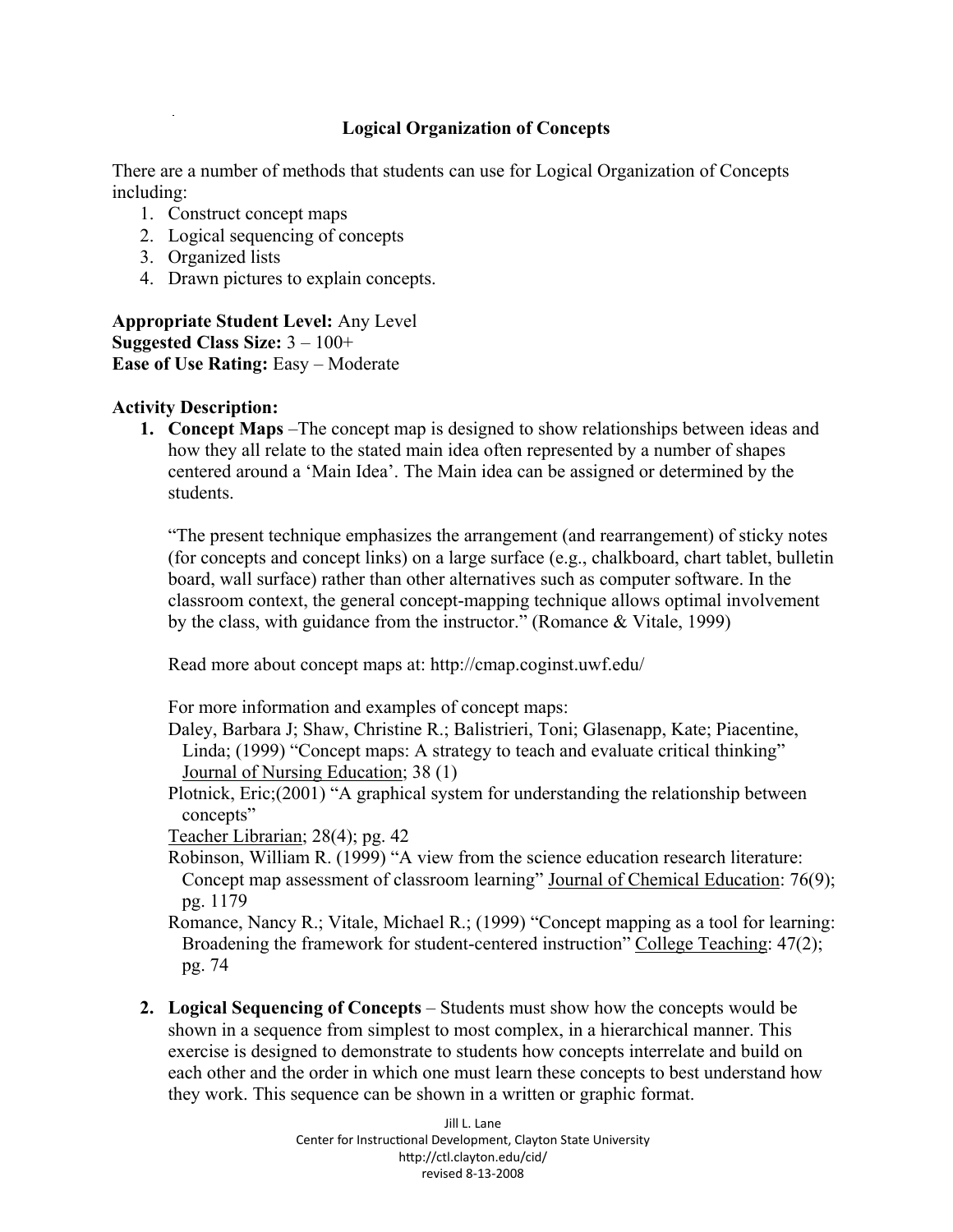The sequencing can be done in small or large groups of students. The 'problem' or leading concept must have sequential steps or ideas. The steps should be obvious or resources should be available to help students discover the answer on their own. By helping students understand the sequential order of why things happen may encourage a deeper understanding of the more complex concepts.

Stephens, Pamela Geiger. ; Shaddix, Robin K. (2000) "Sequencing events: exploring art and art jobs." Arts & Activities v. 127 no3 pp. 52-3

Alderson, Charles; Percsich, Richard; Szabo, Gabor (2000) "Sequencing as an item type", Language Testing, 17(4) pp. 423-447

**3. Organized Lists** – Similar to sequencing of concepts but a list can be used with just one concept. The instructor may present one concept and the students can break it into its individual parts and sequence the parts in a way that is logical. This is commonly done in writing. "In the attempt to produce an organized list, students will encounter frequent and repeated patterns." (Muckerheide, H. Mogill, A. Mogill, 1999)

Diagramming sentences is a good example of an organized list. Students break a sentence into the parts. The parts can simply be the subject and predicate or be more complex to include each word and every part of speech. The list can help students see errors clearly and/or ways to improve the sentence.

Organized lists can not be used in isolation. They must be part of a full 'problem solving' curriculum that provides students with tools and strategies that can optimize understanding.

"I previously taught problem solving as an isolated lesson, often giving a lecture about problem-solving strategies. I described a list of strategies that students could use to solve problems: draw a picture, make an organized list, guess and check, and so on. These strategies represented the problem solving that we would practice, but they were no more meaningful to my students than memorizing steps to perform algebraic manipulations.

I eventually developed a project that enables my students to experience these strategies. They construct their own understandings of the problem-solving strategies instead of merely writing them in their notebooks. My students begin to research the problemsolving process itself, uncovering and defining strategies that they can subsequently use to solve problems, as well as exploring the impact that attitude has on problem solving." (Miller, 2000)

Cynthia, Barb (1997) "Problem solving does not have to be a problem", The Mathematics Teacher, 90(7); p. 536

Lorch, Robert Frederick (1995) "Effects of organizational signals on text processing strategies", Journal of Educational Psychology, 87, p. 537

Miller, Catherine M. (2000) "Student-researched problem-solving strategies", The Mathematics Teacher, 93(2); p. 136

> Jill L. Lane Center for Instructional Development, Clayton State University http://ctl.clayton.edu/cid/ revised 8-13-2008